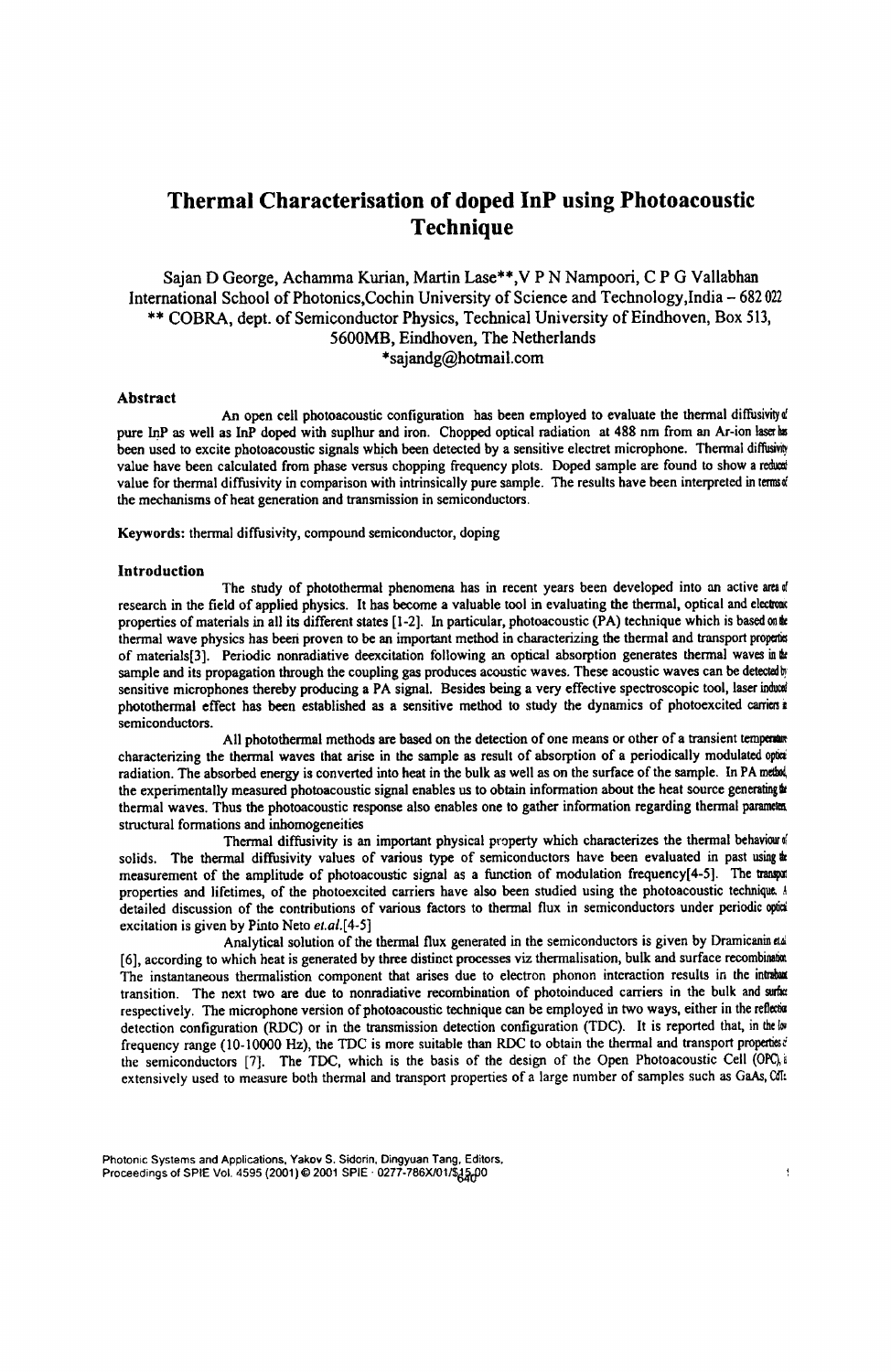Solar cells,CdInGeS4, PbTe etc[4-5,8]. However, the effect of doping on the thermal parameters of semiconductor samples has not been studied in detail except for a few reports[9].

In this paper we report the mesurement of thennal diffusivity value of the pure InP and InP doped with dopant such as sulphur and iron using an open photoacoustic cell. Thermal diffusivity, which is an important thermophysical parameter determines the distribution of temperature in systems where heat flow occurs, and this quantity is given by

$$
\alpha = k / \rho C \tag{1}
$$

where k is the thermal conductivity,  $\rho$  is density and C is specific heat of the sample.  $\alpha$  measures the ability of the material to absorb heat on a transient basis, so that it appears in all the time-dependent heat diffusion problems. The beat energy developed in the sample due to the periodic excitation is transmitted to the surroundings by conduction and diffusion. Thermal diffusivity data are, therefore extremely important to every material exposed to thermal loading as in the case of semiconductor devices under actual operating conditions. lnP is a well known and an important material, which is used extensively as substrate material in the semiconductor technology. InP is also a key material for high speed electronic and optoelectronic devices. Hence the measurement of thennal diffusivity of pure and doped InP and a detailed analysis of heat diffusion process in which thermal loading influences their performance have great practical significance.

#### Theory

If we excite the semiconductor with energy greater than bandgap energy, under certain experimental conditions photoexcited carriers also contribute to the thermal conduction mechanism. From the earlier reports it is seen that, in the thermally thick regime of the semiconductors, contributions from various processes to heat generation mechanism are as follows. If we excite the semiconductor with energy higher than band gap energy, electrons are excited to energy levels greater than bottom of the conduction band, from which they deexcite to the bottom of the conduction band through electron-phonon interaction. Nonradiative recombination of electrons and holes after they diffuse through a finite distance in the bulk of the material and the surface recombination of photoexcited carriers are other factors affecting the photothermal behaviour of the samples. For thennally thick samples, it we take the photoacoustic signal as a function of modulation frequency, it is reported that thermalisation process is followed by bulk and then surface recombination [5]. This means that in the low chopping frequency range, thermalisation is the dominant process in the heat generation mechanism. Taking into consideration, various factors to the thermal piston model of Rosencwaig and Gersho, for the thennally thick regime of the semiconductors, pressure in the coupling gas is given by the expression [4]

$$
\delta P = \frac{2d_0 P_0}{T_0 l_g \sigma_g k_s \sigma_s} \left[ \frac{\varepsilon - 1}{\varepsilon} e^{-l_s \sigma_s} + \frac{F \sigma_s}{D \gamma \tau} \left[ \frac{1}{\sigma_s^2 - \gamma^2} + \frac{\nu \tau}{\sigma_s} \right] \right]
$$
(2)

The first term in the above equation is the thermal diffusion contribution from an instantaneous heat source. The second and third term are due to surface and bulk recombination respectively In the above equation  $\mathcal{E} = \frac{E_g}{h_{11}}$  and

 $r = (V_{D\tau})^{\frac{1}{2}} (1 + j \omega \tau)^{\frac{1}{2}}$  where D is the carrier diffusion coefficient. The parameter  $\tau$  is the band to band

recombination time and *U* is surface recombination velocity and  $F = \frac{1}{(1+r_0)(1+r)e^{\gamma} - (1-r)(1-r_0)e^{-\gamma}}$  where

$$
r = \frac{\nu}{\rho \gamma}
$$
 and  $r_0 = \frac{\nu_0}{\rho \gamma}$ .

If the thennalisation is the dominating process of the thennodiffusion mechanism, we can arrive at the expression for PA signal in the heat transmission configuration [10] as

$$
\delta P = \frac{\gamma P_0 I_0 (\alpha_g \alpha_s)^{\gamma_2}}{2\pi l_g T_0 k_s f \sinh(l_s \sigma_s)} e^{j(\alpha r - \tau_2')} \tag{3}
$$

'84 Proc. SPIE Vol. 4595 641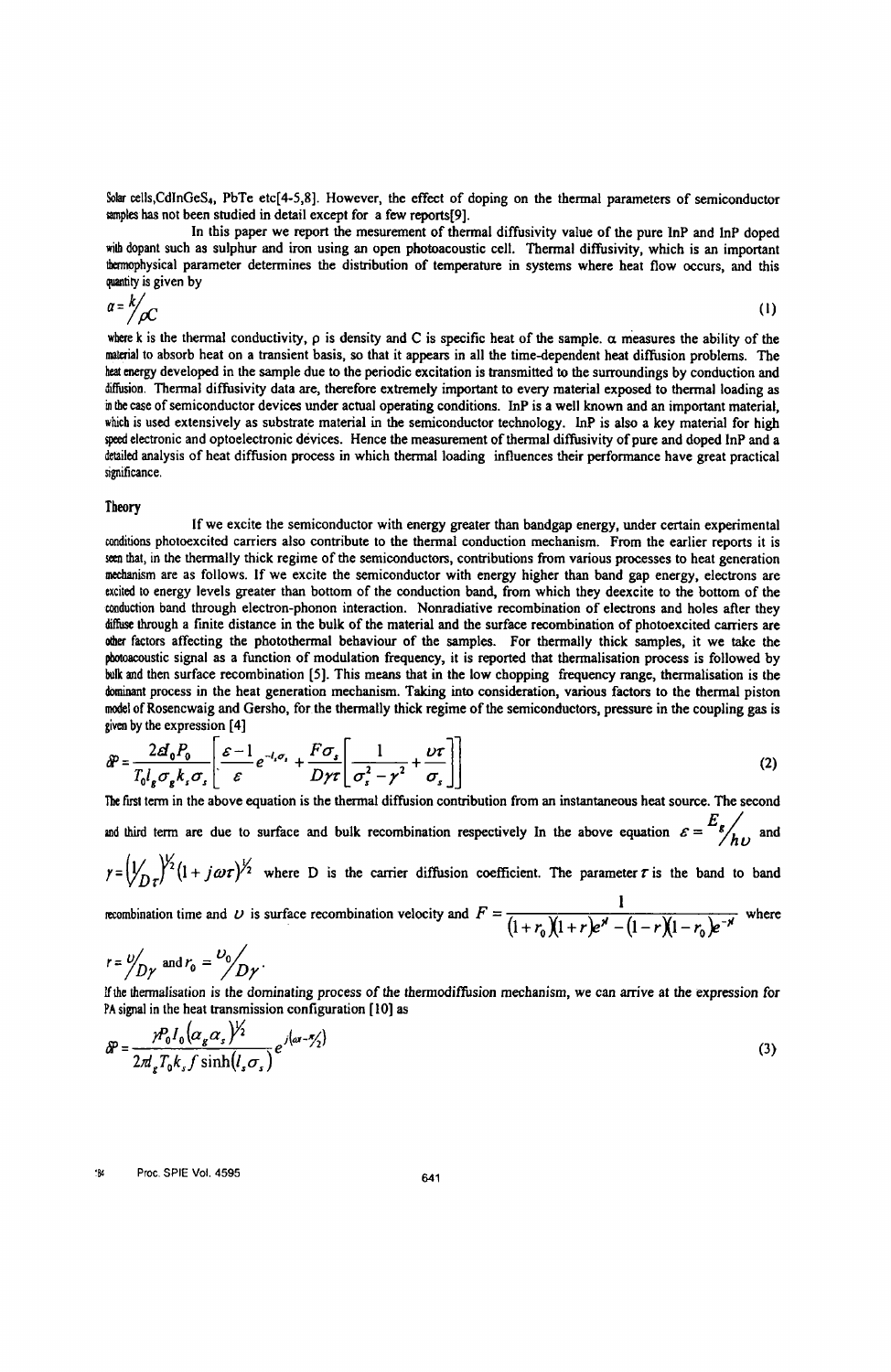Here,  $\gamma$  is specific heat ratio and  $l_s$  is sample thickness and  $a_s = \left(\frac{\pi f}{g}\right)^{\frac{1}{2}}$  is thermal diffusion coefficient of  $\frac{1}{2}$ 

material. Other notations have usual meaning as defined in Rosencwaig and Gersho theory[ 11] For optically opaque and thermally thick sample  $(l, a, >1)$  the above expression reduces to

$$
\delta P = \frac{\gamma P_0 I_0 \left( \alpha_g \alpha_s \right)^{1/2} e^{-t_1 \left( \frac{\pi f}{\alpha_s} \right)^{1/2}}}{\pi T_0 t_g k_s f} e^{-t \left( \omega t - \frac{\pi}{2} - t_i \alpha_s \right)}
$$
(3)

This equation implies that, for thermally thick sample, the amplitude of photoacoustic signal decreases exponentially

with the modulation frequency as  $(y_f)$  exp $(-b\sqrt{f})$ , where  $b = l_s \sqrt{\frac{\pi}{\alpha_s}}$ , and its phase varies as

 $\phi_{\mu} = -\frac{\pi}{2} - b\sqrt{f}$ . In the case of signal amplitude,  $\alpha_s$  is obtained from fitting the coefficient 'b' to the exponential

curve where the thermal diffusivity is easily obtainable from the slope of phase plot as a function of modulator frequency. Most of the earlier studies are based on the evaluation of thermal diffusivity from the amplitude of the photoacoustic signal [4-5]. In such a procedure, the microphone should have flat frequency response in order to avoid complex normalization procedures which are needed for accurate mesurements. But the non flat response of  $\omega$ • microphone does not affect the phase data and hence it is a more reliable strategy.

## Experimental

Schematic diagram of the experimental set up used for the present studies is shown in figurel. The cross-sectional view of the open photoacoustic cell is shown in figure 2. The cell has provision to illuminate the same from both the rear side as well as the front side. In the present studies we have used the rear side illumination or then called heat transmission detection configuration. The sample is fixed to the top of the air chamber of OPC usq vacuum grease at the edges and the irradiation is made on the exposed surface.

Optical radiation at 488 nm from an argon ion laser (Liconix 5000) is used as the source of excitation, which is modulated using a mechanical chopper (Stanford Research Systems SR 540). The laser beam has spot size of 1.2mm and is used without further focusing to avoid lateral diffusion of heat. The photoacoustic signal detected by sensitive microphone (Knowles BT 1834). The phase of the photoacoustic signal is recorded using a ba phase lock-in-amplifier (Stanford Research Systems SR830). The laser power used is 80mW and 160mW will stability of  $\pm$  0.5%. As the doped samples has different surface qualities on its opposite faces, studies are done on be faces of the sample

## **Results and Discussions**

The samples used for the present investigation are pure InP and InP doped with sulphur and in Pure InP has highly polished surface whereas doped samples have different surface finishing such that one surface highly polished while other is roughened. All the samples are grown by Liquid Phase Epitaxy (LPE) techniqu Specification of the samples are as follows: The undoped InP has a thickness of 510 $\mu$ m and is oriented in the (II;. direction. It has a carrier concentration of about  $10^{18}$  cm<sup>-3</sup> at room temperature. Doped samples are InP doped wi Sulphur and Iron has thickness of 390 µm and 360 µm respectively. InP doped with sulphur has a carrier concentral of  $10^{18}$  cm<sup>-3</sup> and is oriented in (111) direction. InP doped with iron has carrier concentration of  $10^{7}$  cm<sup>-3</sup> and is as oriented in (111) direction. Both the materials are doped in the saturation regime so that we can safely take anr concentration as doping concentration [12].

Figure 3 shows the variation of phase of photoacoustic signal as a function of modulation frequence The plot shows a curve with a minimum value. This is because in pure InP the heat is generated due to all the  $\pm$ components such as thermalisation, bulk and surface recombination. Thus pure InP behaves in the same manner reported earlier for other semiconductors  $[4-5,7]$ . In the quasi thermally thick regime, thermalisation is the my component of heat generation followed by surface and bulk recombination at higher modulation frequencies. May authors have attributed the minimum in phase plot to the nonradiative recombination of photoexcited carriers  $[45]$ 

642 Proc. SPIE Vo!. 4595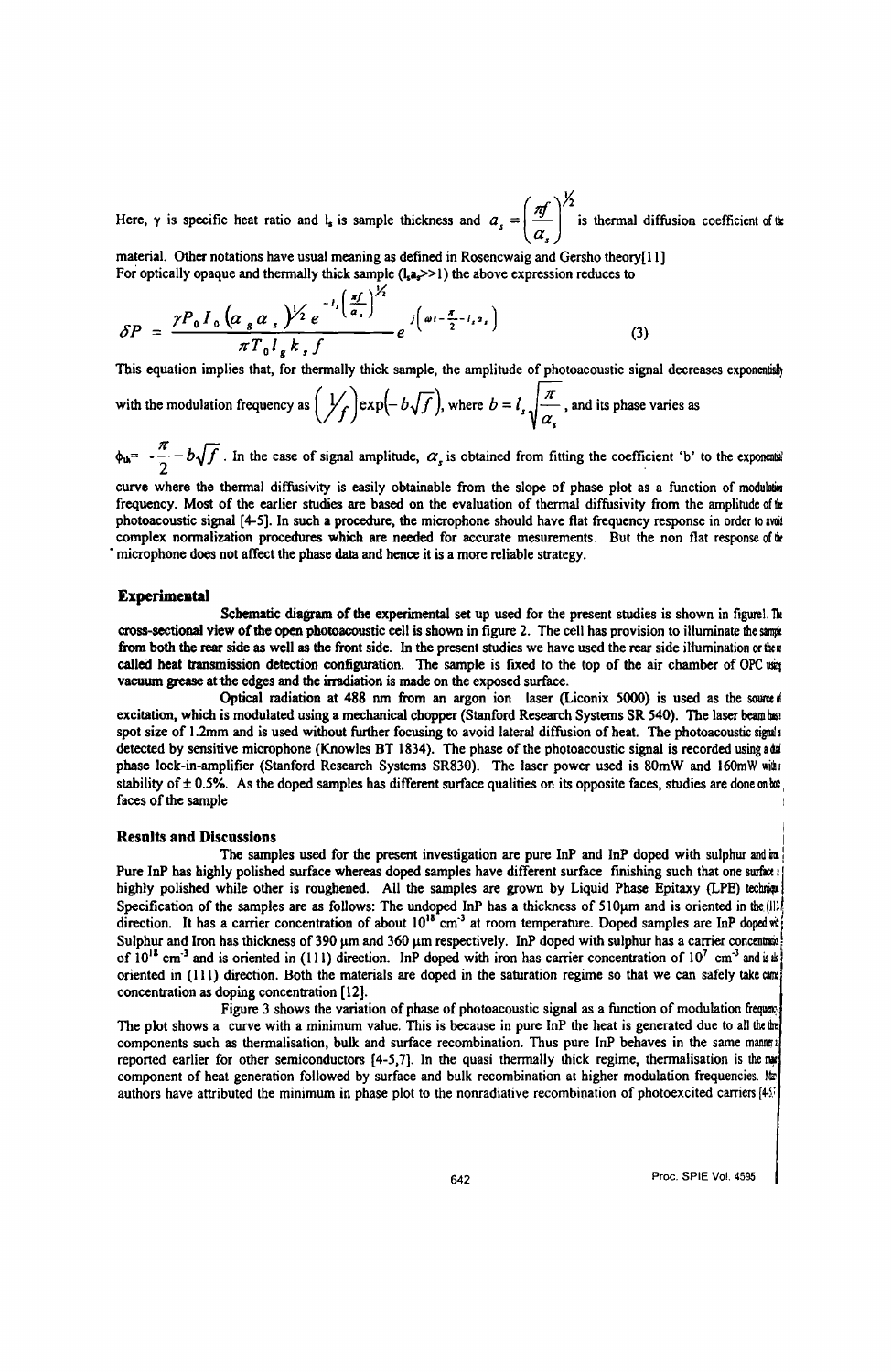from the figure 4 it is obvious that in the quasi thermally thick regime the phase varies linearly with the square root of <sup>~</sup>modulation frequency. From the slope of the figure 4 we can evaluate thermal diffusivity of pure InP. It is seen fion the table that thermal diffusivity value of pure InP agrees well with the earlier reported value [13]. Figure 5 and 6 !bow the plot of phase of photoacoustic signal as a function of modulation frequency in the thermally thick regime of InfJ doped with sulphur and iron. In both cases, polished surface of the sample is irradiated with modulated radiation. ripe 5 and 6 show a clear linear relationship between the phase of photoacoustic signal and square root of modulation 3tquency. The linear nature for plot of doped samples indicates that thennoelastic bending have no influence on the plot the signal. It implies that in the case of doped samples there is insufficient temperature gradient existing within the sample to produce thermoelastic bending of the sample. This may be due to the fact that InP has relatively high thermal diffusivity value and the thickness of the sample is of a few hundred micrometers so that the heat gmerated at the irradiating surface transmitted instantaneously to other side without leaving any temperature gradient in ~e sample. But for materials of very low thermal diffusivity, thermoelastic bending is an important phenomenon Jffecting the photoacoustic signal and in that case we should incorporate sufficient corrections.

In the steady state transport experiment, as in the case of photoacoustic effect electrons and holes entinuously gain energy from the absorption of radiation and lose the same through the interaction between them. In gmeral, photothermal signal from the semiconductors is not only dependent on how the heat is carried away by each pasi particle system but also on how energy and momentum are distributed between them. It is known that thermal conductivity contribution from phonons is much greater than that from electrons. For bulk semiconductors having amer concentration less than  $10^{20}$  cm<sup>-3</sup>, electron-phonon interaction is the dominating process than electron-electron meraction. The time span for the electron-phonon interaction is typically of the order of  $10^{-12}$  s which in turn suggests tat instantaneous thermalisation is the major source of heat generation at low frequencies. The addition of the dopant in the host lattice enhances the probability of electron-phonon interaction and this consequently increases the contribution from instantaneous thermalisation component to the total heat generated in the semiconductor during the photoacoustic experiment. Thus for the doped samples, thermalisation component is the major source of heat thus explaining the linear :l8rure of experimentally obtained graph. From the graphs it obvious that unlike the 'undoped sample, instantaneous ~rmalisation could be the only source of heat for the doped samples in our experimental frequency range

It is seen from Table 1 that thennal diffusivity value of the doped InP is less than that of undoped Sample. In balk semiconductors, like InP, heat is transported by both electrons and phonons. Dopant acts as defect in the host hattice, which in turn can slightly alter the lattice parameters of the host lattice. Thermal diffusivity which is a measure orhow heat diffuses through the material. is sensitive to these structural changes. The lattice thermal conductivity mainly arises due to the interaction of phonons and the scattering of phonons from the lattice. Dopant acts as point defect in the lattice, which produces additional phonon scattering. This results in the reduction of mean free path of phonons. This is applicable to electrons also, Reduction in mean free path results in a decrease in the value of the themal conductivity. As given in the reference [14], lattice thermal conductivity is related to the doping and lemperature through the relation  $\left(\frac{1}{W}\right) = AT^{-n}$  where W is the lattice thermal resistivity and for InP n=1.55 at 300K.

Hence at constant temperature lattice thermal conductivity is related to A. The value of A is dependent on the doping level and it decreases with increase in doping the level. Thus doped samples should have reduced value for thermal conductivity. From the equation (1) it is clear that thermal diffusivity and thermal conductivity are directly related to each other so that doped samples have thermal diffusivity less than that for undoped sample.

Table 1 also shows that thermal diffusivity of n-type sulphur doped InP has thermal diffusivity greater than that of p-type iron doped InP. In the case of p-type semiconductor scattering of phonons is more effective than ntype semiconductor due to the greater effective mass of holes. In our case of p-type InP, the number of carriers ismuch iess than number of allowable state of the quasiparticle. This increases the mobility of carriers which in turn somewhat tompensates the reduction in contribution from carrier concentration to thermal conductivity.

Many of the OPC studies on semiconductors [4-5,7] shows a minimum in the phase plot of ~oacoustic signal as seen here in the case of pure InP. This non linear behaviour in the phase data of photoacoustic signal is attributed to the surface and bulk recombination, whereas the linear nature of the graph obtained for the doped samples reveals that nonradiative recombination of photoexcited carriers does not contribute in any measurable manner whe thermodiffusion process in the frequency range of the present experiment. In order to confirm the absence of the effect of the photoexcited carriers in the doped samples, we repeated the experiment at 160mW of laser power and the ItSIIllS were identical (not shown). For checking the effect of surface finishing of semiconductor wafer on the thermal diffusivity. we measured the same with polished and roughened surface. Nevertheless both surfaces yield same value for thermal diffusivity. This also confirms the absence of bulk and surface recombination within the experimental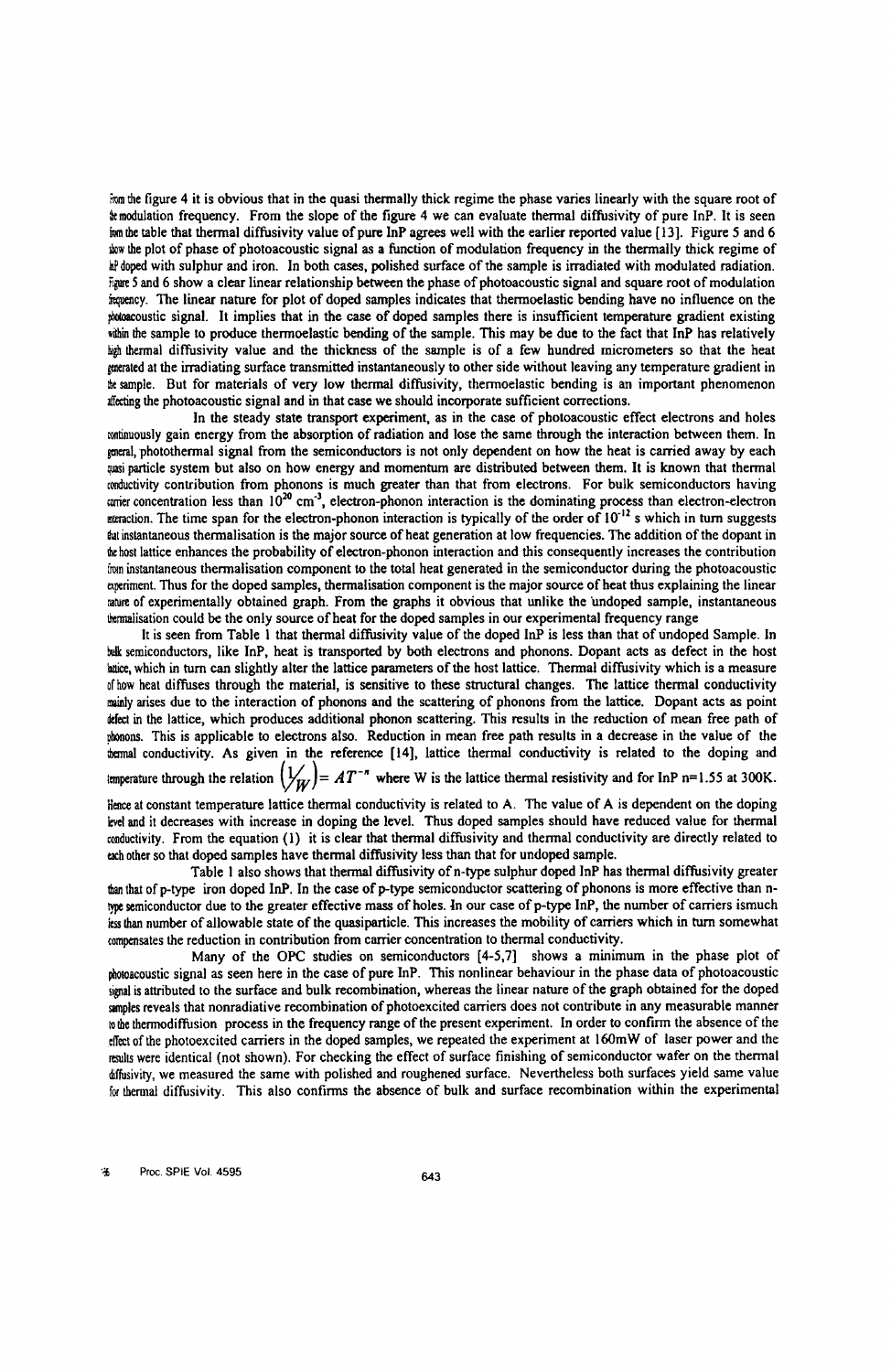frequency range. If the photoexcited carriers are contributing to the signal, then their influence should be visible in the frequency range used here.

#### Summary

In conclusion we measured the thermal diffusivity value of pure InP and InP doped with sulphur at iron from the phase data of photoacoustic signal obtained under heat transmission configuration. It is seen that doping has clear influence on the heat generation mechanism of semiconductors. It is seen experimentally that thermat diffusivity value of doped sample is less than that for undoped sample. It is also evident that the type of doping a influences the thermal diffusivity value. From the analysis of phase data it is clear that one dimension heat flow mode of Rosencwaig and Gersho can be employed for solid disc-like materials of moderately high thermal diffusivity value.

### *Acknowledgment*

This work is supported by Netherlands University Federation For International Collaboration (NUFFIC), in Netherlands. Authors wish to acknowledge Prof. Wolter and Prof. J. E. M. Haverkort (COBRA group, Technia University of Eindhoven, the Netherlands) for their constant encouragement. One of the authors S D G acknowledge the useful discussion with Prasanth.R. He also wishes to acknowledge the Council of Scientific and Industrial Research, India for a research fellowship.

#### References

- 1. Rosencwaig A, *Photacoustic and Photoacoustic Spectroscopy* Wiley Interscience,New York, 1983
- 2. Sugrist M.W., Bernegger S and Mayer P.L., Topics in current Physics, Vol.40: Photoacoustic and Phototherma *in Gases* Ed:P .Hess,Springer-Verlag Heidelberg pp.173,1989
- 3. Yu.Gurevich, G.Gonzalez de la Cruz, G.N.Logvinov and M.N.Kasyancluck , "Effect of electron·phonon ' exchange on the thermal wave propogation in the semiconductors" *Semiconductors*, 32 (11), pp.1179-1184 1998
- 4. A. Pinto Neto, H. Vargas, N.F. Leite and L.C.M. Miranda, "Photoacoustic investigation of semicondum i Influence of carrier diffusion and recombination in PbTe and Si", *Physical Review B*, 40 (6), pp.3924-399,
- 1989<br>5. A. Pinto Neto, H. Vargas, N.F. Leite and L.C.M. Miranda, "Photoacoustic characteristion of semiconducters Transport properties and thermal diffusivity in GaAs and Si", *Physical Review B*, 41 (14), pp.991-9979, 1990
- 6. M.D.Dramicanin, Z.D. Ristovski, P.M.Nikolic,D.G.Vasiljevic and D.M.Torodovic, "Photoacoust investigation of transport in semiconductors: Theoretical and experimental study of Ge single Crystal' *Physical Review B,* 51(20), pp. 14226-14232, 1995
- 7. D.M.Torodovic and D.M.Nikolic "Investigation of carrier transport process in semiconductors  $\phi$ photoacoustic frequency transmission method" *Optical Engineen'ng,* 36 (2), pp.432-445, 1997
- 8. R.Castro Rodriguez, M.Zapata Torres V Rejon Moo, P.Bartolo-Perez and J.L.Pena "Evidence of sat 1.L.Pena "Evidence of scattering effects on the thermal transport in indium-doped CdTe films" I |<br>|
- *J.Phys.D.Appl.Phys.32,* pp. 1994-1997 , 1999 9. I.Riech, E.Marian, P.Diaz, J.J.Alvaradi-Gil, J.G.Mendoza-Alvarez, H.Vargas, A.Cruz-Orea, M.Vargas, as J.Bernal-Alvarado, "On the use of photoacoustic technique for monitoring the doping concentration dependence of the dependence of the surface recombination velocity" Phys.stat.Sol.(a), 169, pp275-280, 1998
- 10. L.F.Pernodi and L.C.M.Miranda "Minimal Volume and photoacoustic cell measurement of thermal diffusivity Effect of thermoelastic bending", *J.Appl.Phy.* 62 (7), pp.2955-2959, 1987
- 11. Allan Rosencwaig and Allen Gersho, "Theory of photoacoustic effect with solids", *J.Appl.Phys.* 47(1), pp.4<br>69,1976
- 12. Jasprit Singh "Semicondutor Optoelectronics Physics and Technolgy", p.120, Mc-Graw Hill Internation Editions,I995
- 13. M.Bertolotti, V.Dorogan, G.Liakhou, R. Li Voti, S. Paoloni and C.Sibila, " New photothermal deflecia method for thermal diffusivity measurement of semiconductor wafers", Rev. Scie.Instru. 68(3),pp.1521-15% 1997
- 14. Adachi, *Physical properties if III-V semiconductor* p.59, John -Wiley and Sons, New York, 1992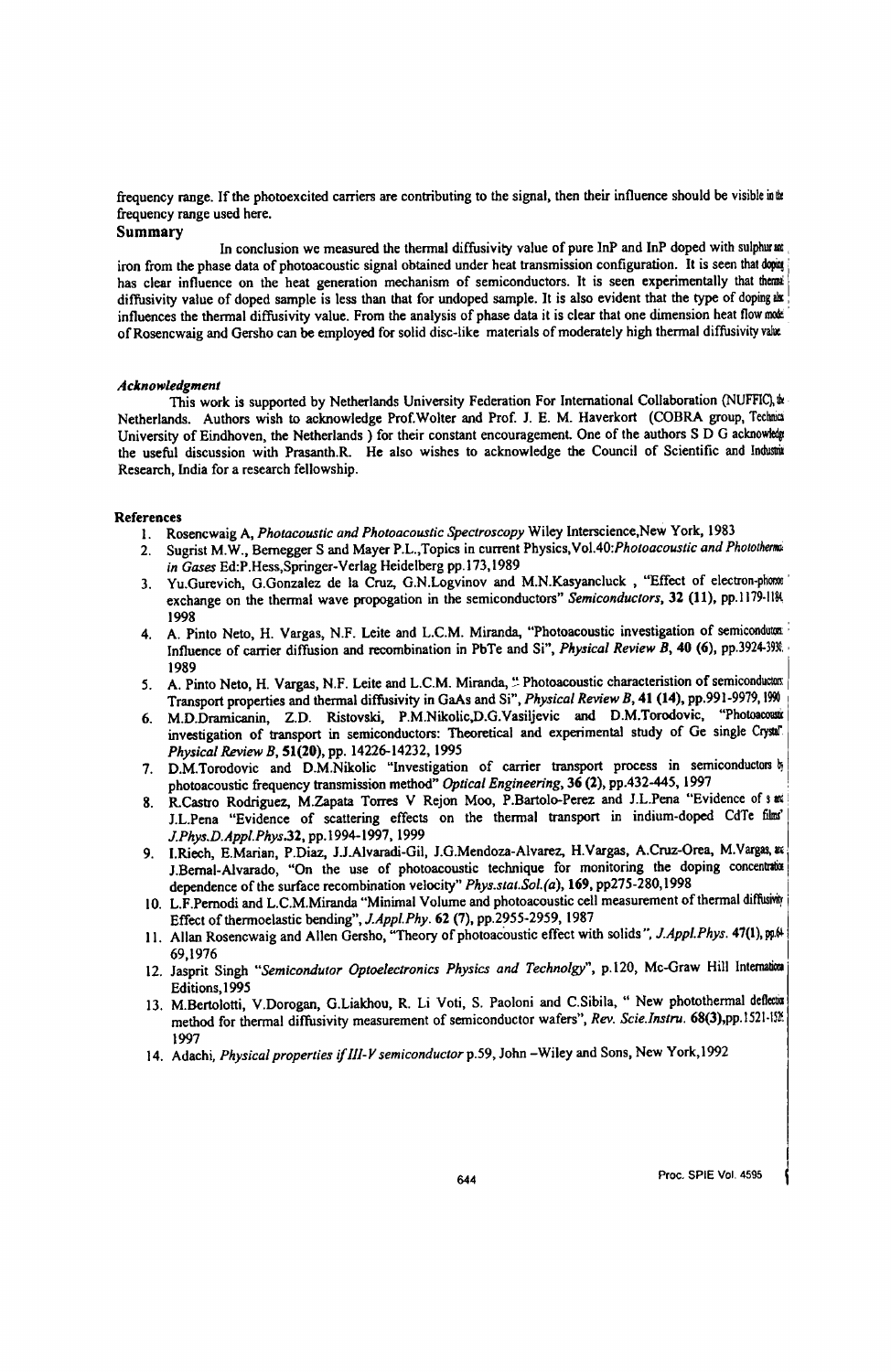## Table 1. Thermal diffusivity value of doped and undoped  $\mathbf{In}\mathbf{P}$

| Sample          | Thermal diffusivity in cm <sup>2</sup> s <sup>-1</sup> | Reported Value of thermal diffusivity in<br>cm's |
|-----------------|--------------------------------------------------------|--------------------------------------------------|
| luP (Pure)      | $0.443 \pm 0.007$                                      | 0.44                                             |
| InP:S (n-type)  | $0.401 \pm 0.004$                                      |                                                  |
| InP:Fe (p-type) | $0.387 \pm 0.006$                                      |                                                  |

## **Figure Captions**

| Figure 1: | Experimental set-up                                                                                                         |
|-----------|-----------------------------------------------------------------------------------------------------------------------------|
| Figure 2: | Cross-sectional view of the OPC. I the microphone; 2 the sample; 3 the acrylic body and 4 the glass window.                 |
| Figure 3: | OPC phase versus square root of modulation frequency of polished surface of pure InP                                        |
| Figure 4: | OPC phase versus square root of modulation frequency of polished surface of pure InP in the quasi thermally<br>thick regime |
| Figure 5: | OPC phase versus square root of modulation frequency of polished surface of InP doped with Sulphur                          |
| Figure 6: | OPC phase versus square root of modulation frequency of polished surface of InP doped with Iron                             |

Proc. SPIE Vol. 4595 645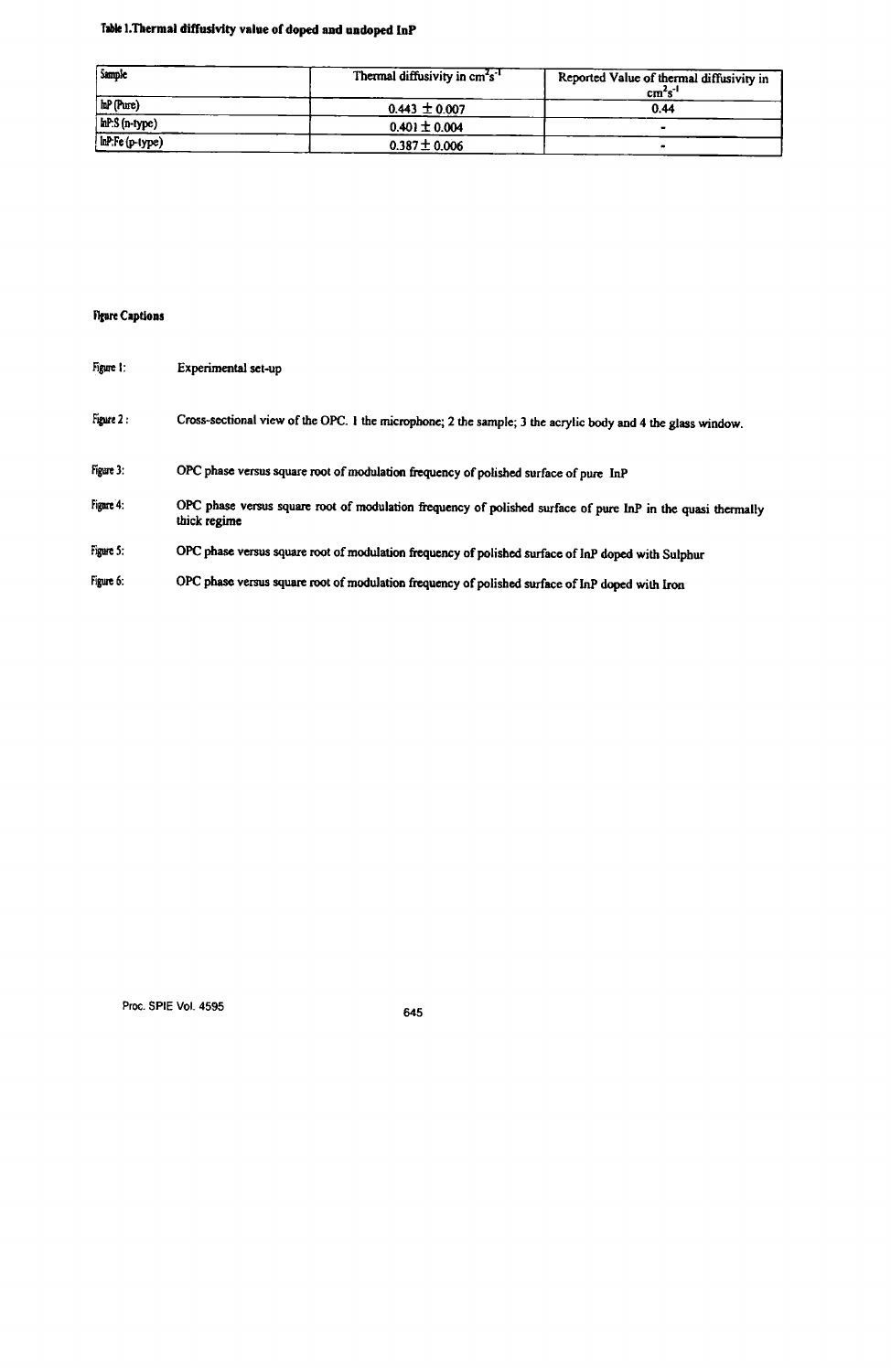

Figure 2



646

Figure 1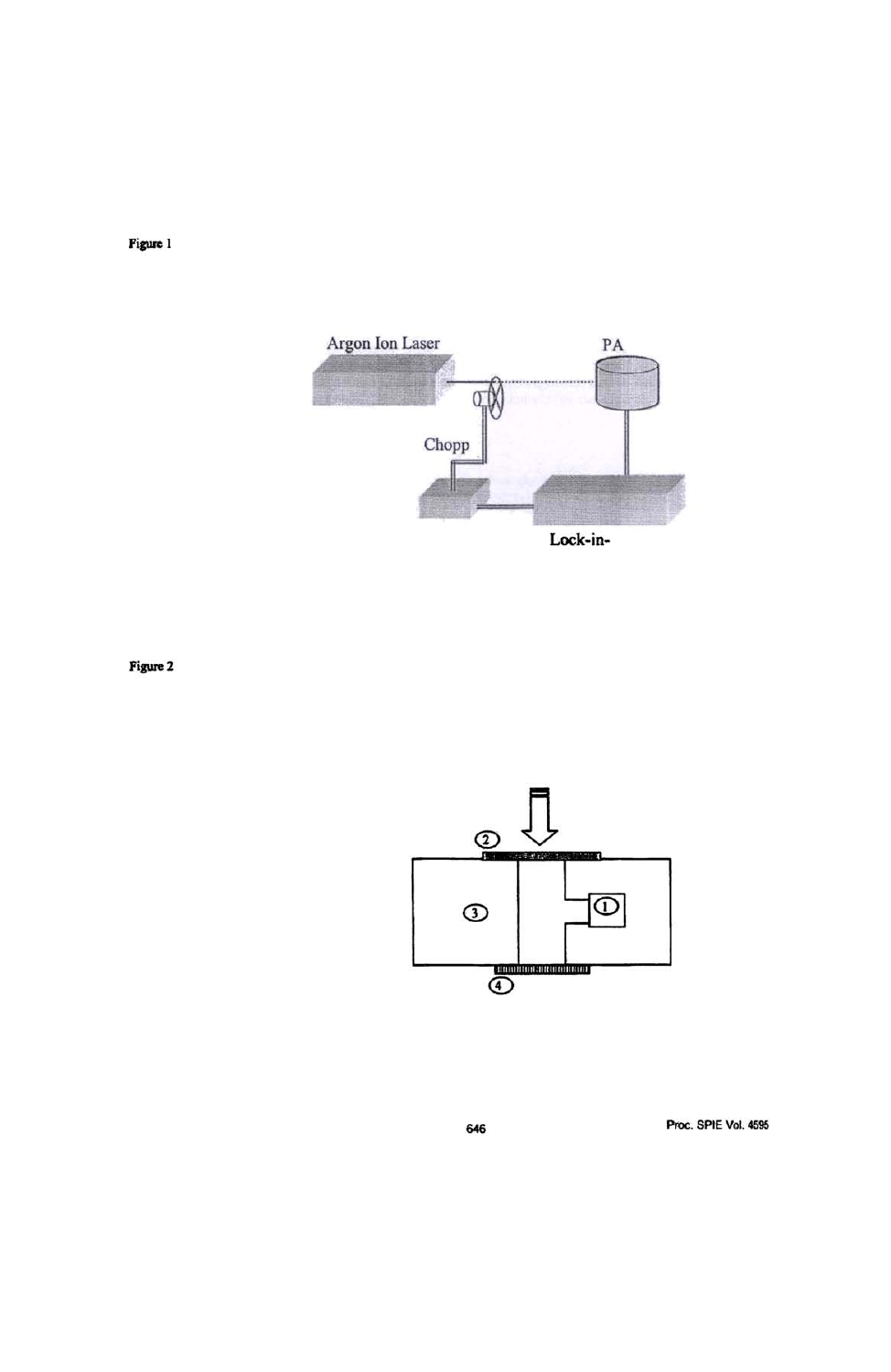

Figure 3

 $\mathfrak{f}$ 

Figure 4



Proc. SPIE Vol. 4595  $\mathfrak{N}$ 

647